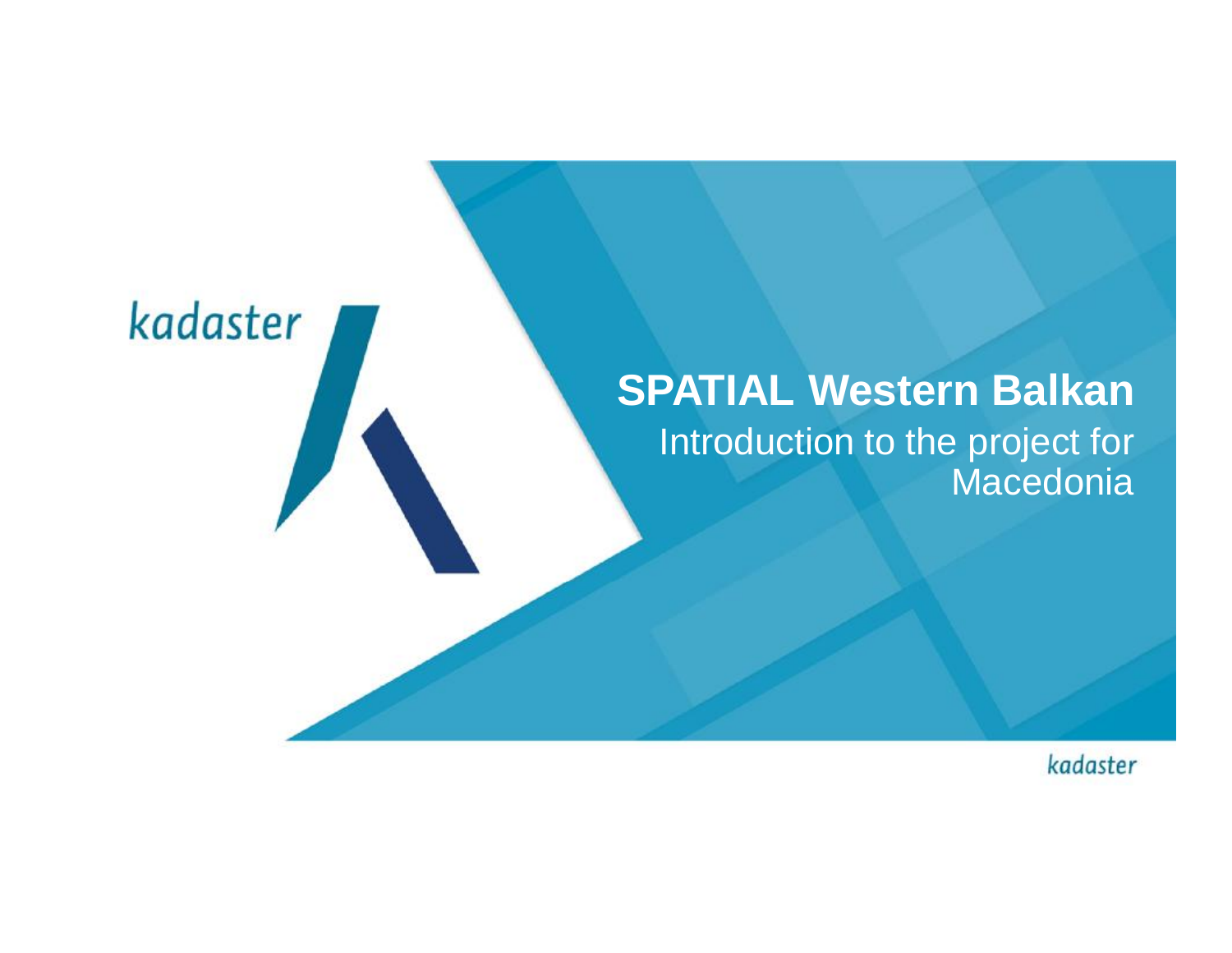#### **MATRA – Project (29630)**



Ministry of Foreign Affairs of the<br>Netherlands

#### **Counterparts**

Agency for Real Estate Cadastre ( AREC) Republic Geodetic Authority ( RGA) Central Office of Immovable Property Registration ( IPRO) State Authority for Geospatial Information ( (ASIG) Kosovo Cadastral Agency (KCA) **Real Estate Administration of Montenegro (REA)** Real Estate Administration of Montenegro (REA)

Federal Administration for Geodetic and Property Affairs ( FGU) Republic Administration for Geodetic and Property Affairs ( GARS)



Contract duration

1 January 2017 – 31 December 2018

Budget 530.000 EURO

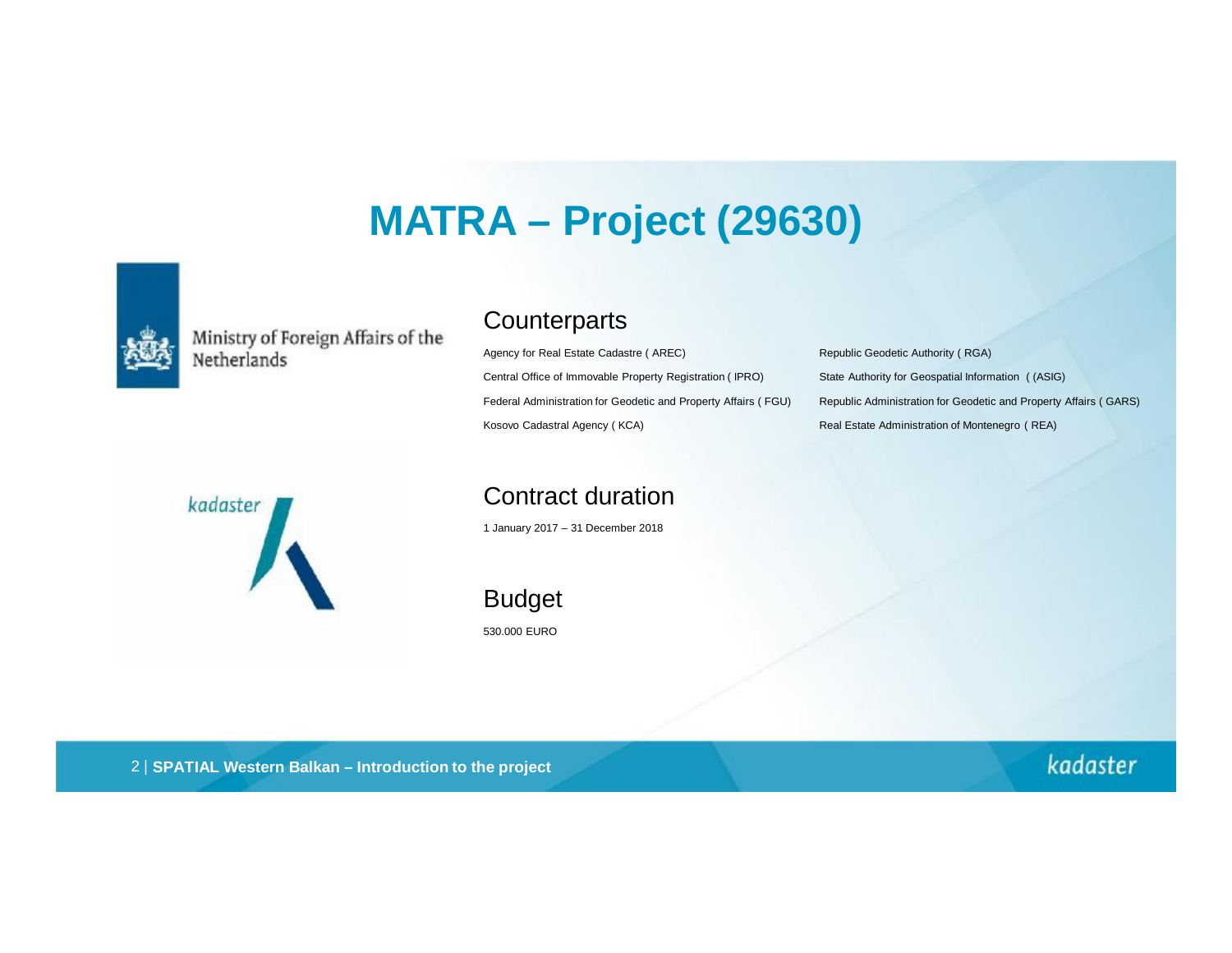## **About MATRA**

Matra is a major program run by the Dutch Ministry of Foreign Affairs through which the Netherlands supports countries of the Southeăst Europe with their EU accession prospects.

The name Matra derives from the Dutch words for societal transformation – ' maatschappelijke transformatie'.

The overall goal of Matra is furthering a plural democracy, grounded in the rule of law, with room for dialogue between the government and civil society; building capacity and strengthening the institutions of civil society and government, and strengthening bilateral relations.

3 | **SPATIAL Western Balkan – Introduction to the project**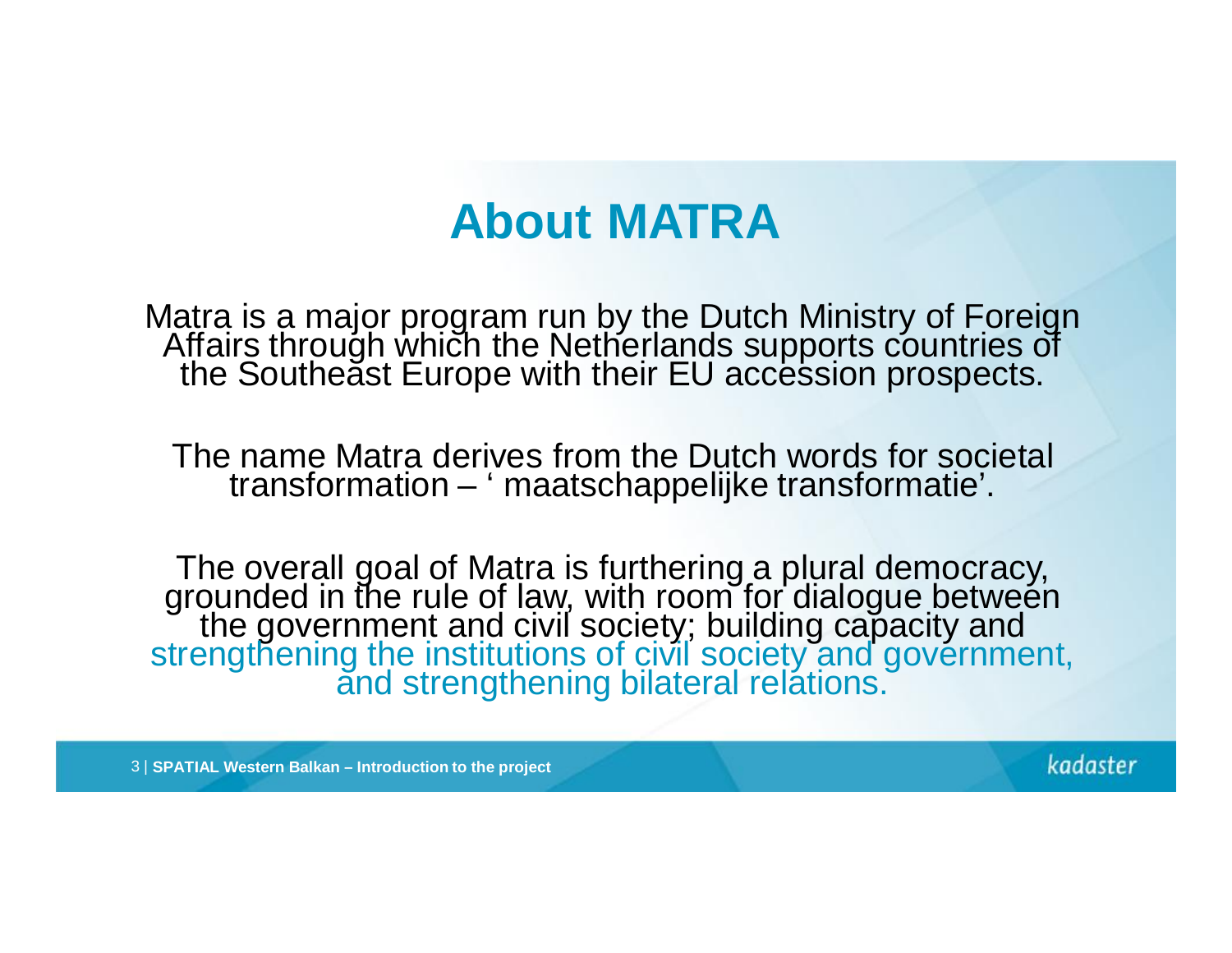### **Western Balkan**

The countries of the Western Balkan have the ambition to improve the access and harmonisation of their geospatial information.

As (potential) candidate members of the European Union they also háve obligations in relation to the spatial data infrastructure.

The access and use of professional and reliable authoritative geospatial information will make the policy and decision making processes more efficient in the region.

Society in general will benefit from the transparent access to information. This will contribute to a stable and sustainable relation between the citizens and the government.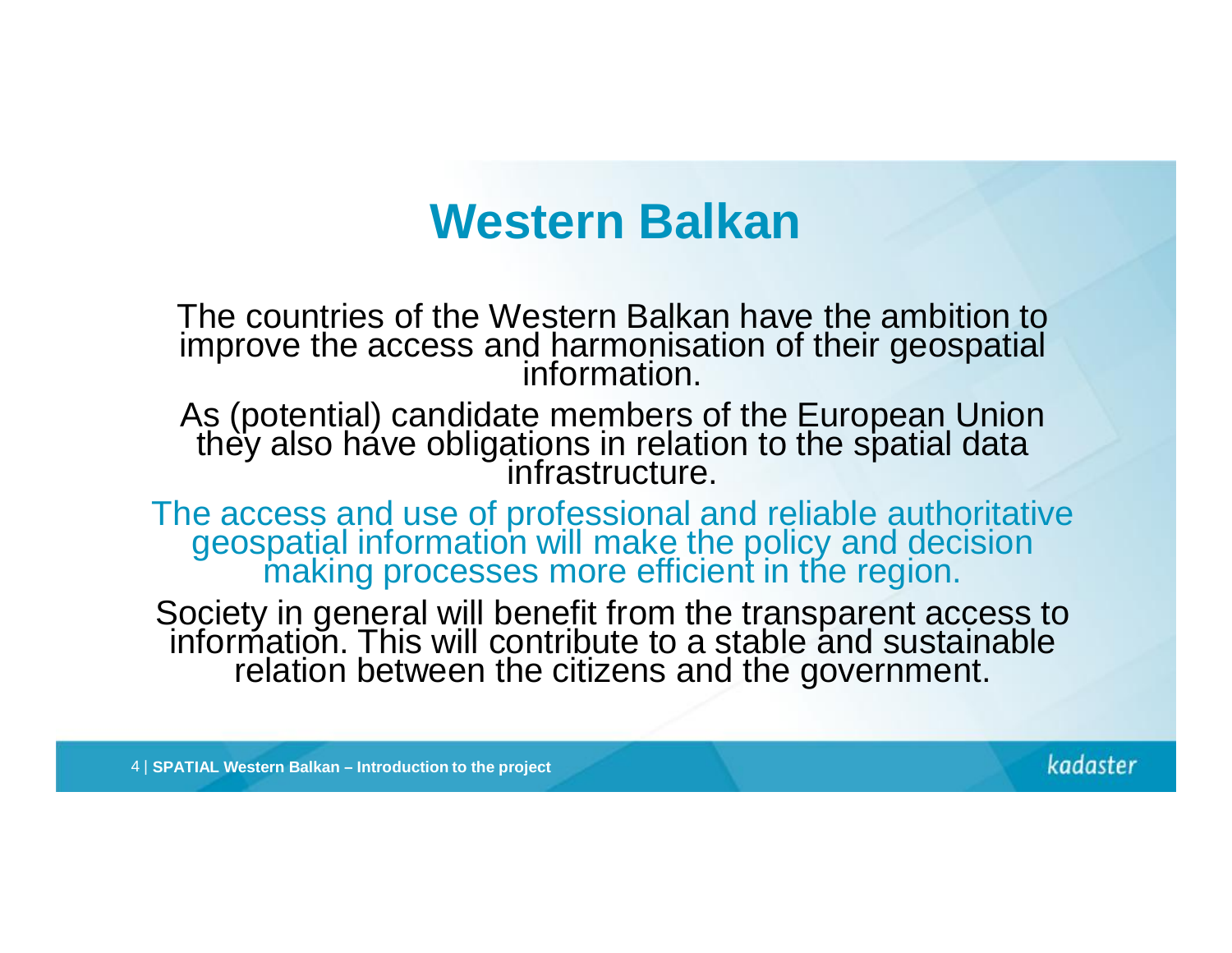## **Project Objective**

The project objective is to strengthen public institutions in Western Balkan region with the aim to provide society with reliable information about land for social and economic wellbeing.

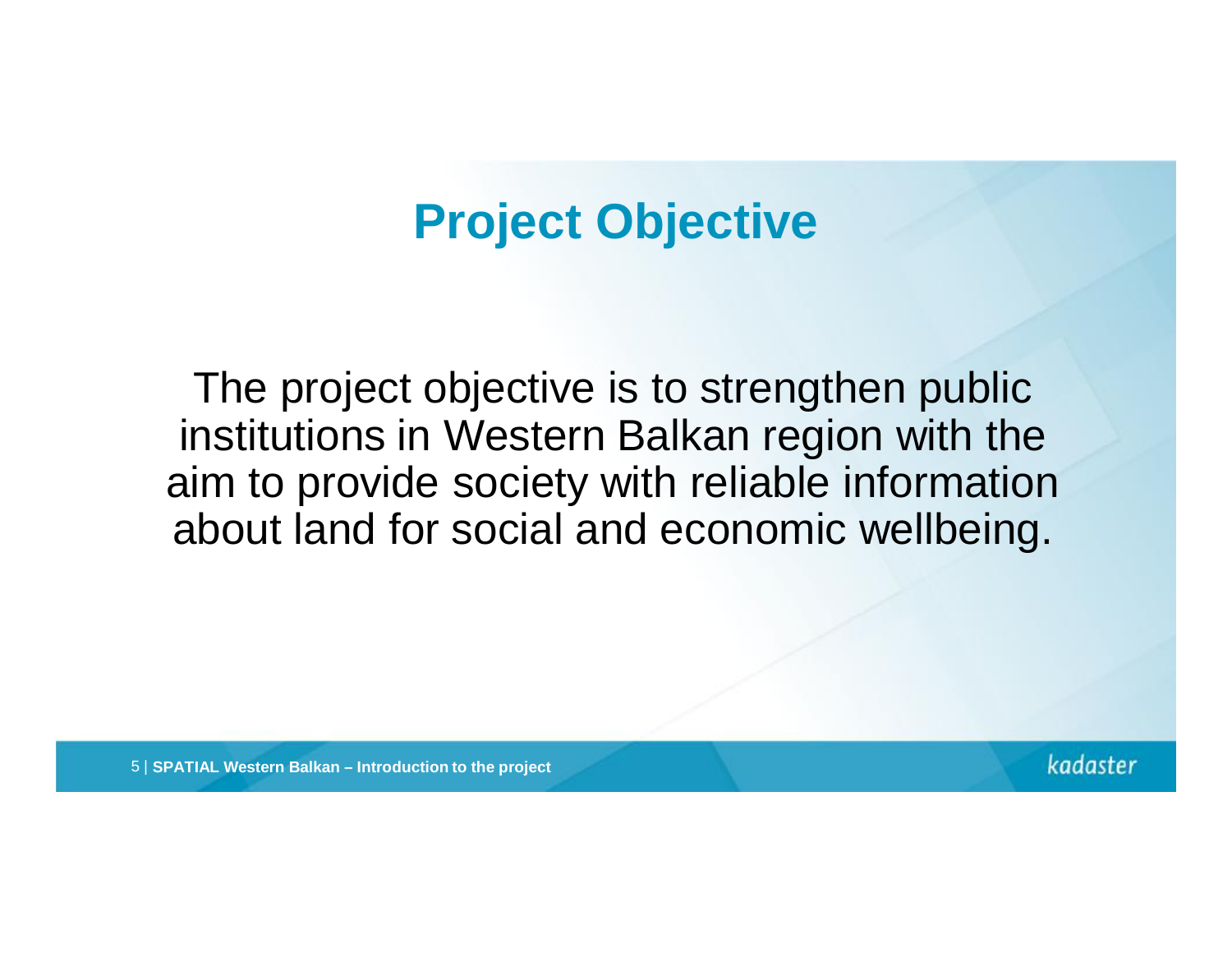### **Project purpose**

#### The project purpose is to Strengthen Professional Access To Information About Land (SPATIAL) in the Balkan region.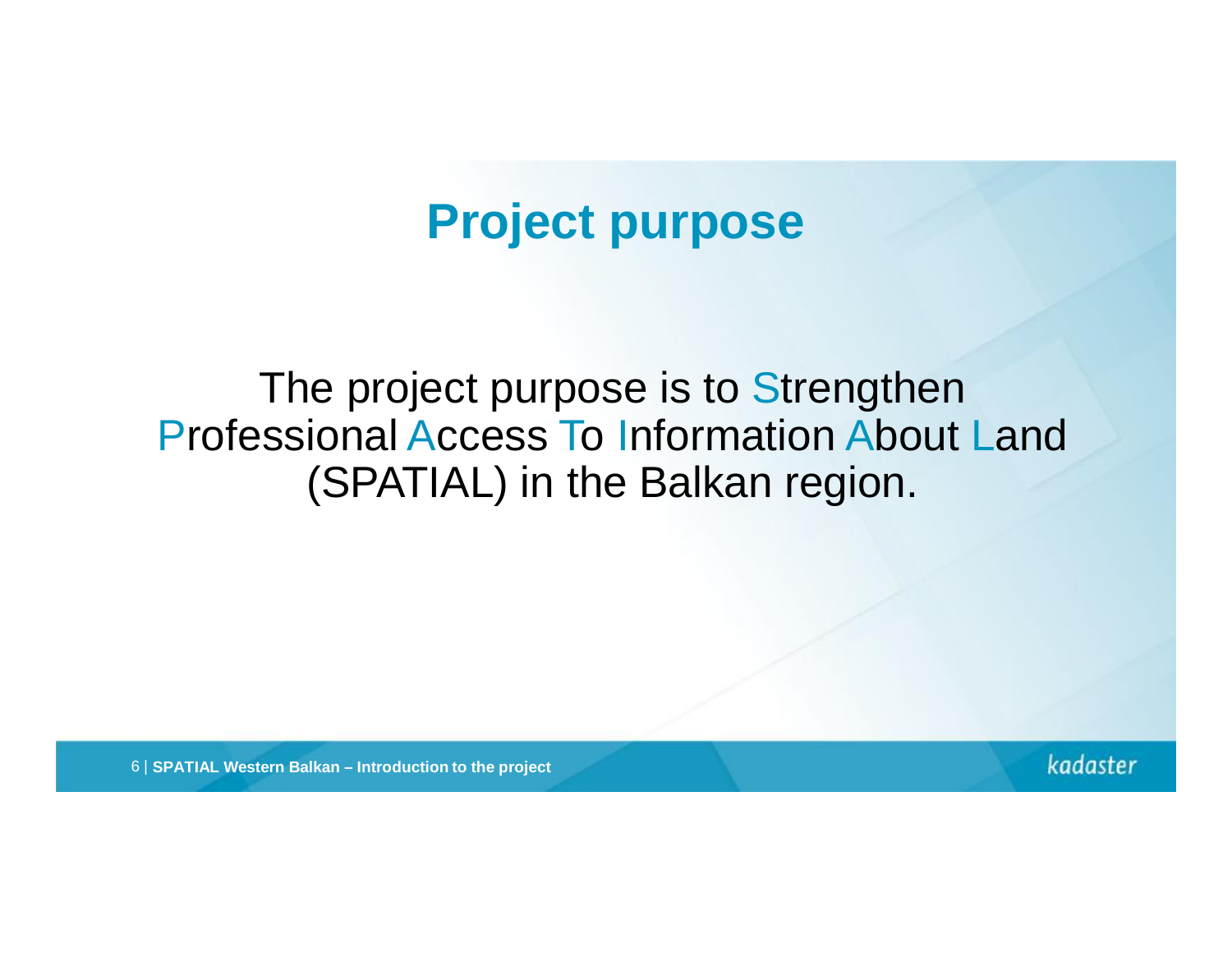### **Project Activities**

To achieve the project purpose the activities are organised with the national agencies.

In both Macedonia and Serbia there is a clear understanding on how the project purpose can be achieved.

For Albania, Bosnia – Herzegovina, Kosovo and Montenegro a fact finding mission is the 1<sup>st</sup> step to have a better understanding on how to achieve the project purpose.

7 | **SPATIAL Western Balkan – Introduction to the project**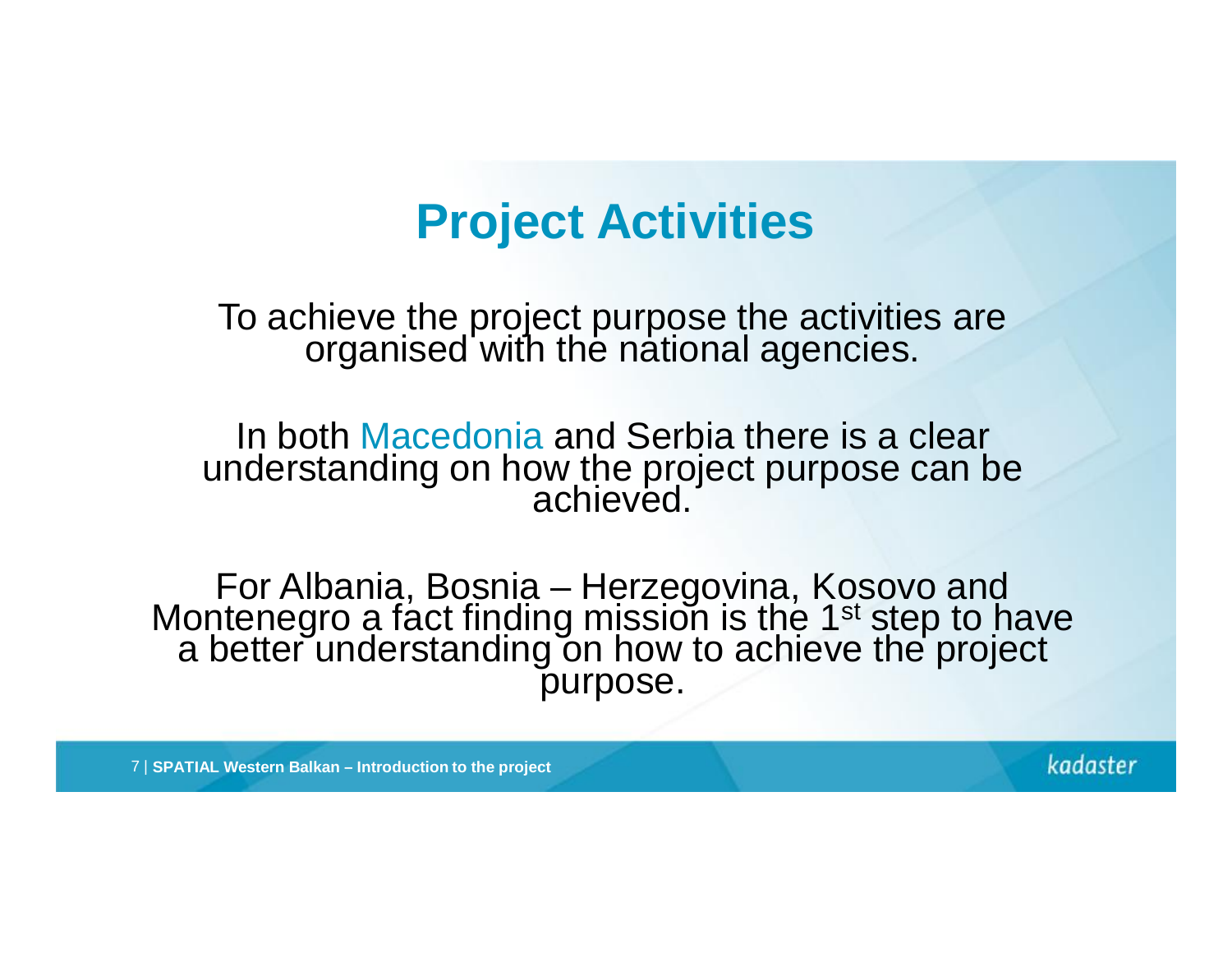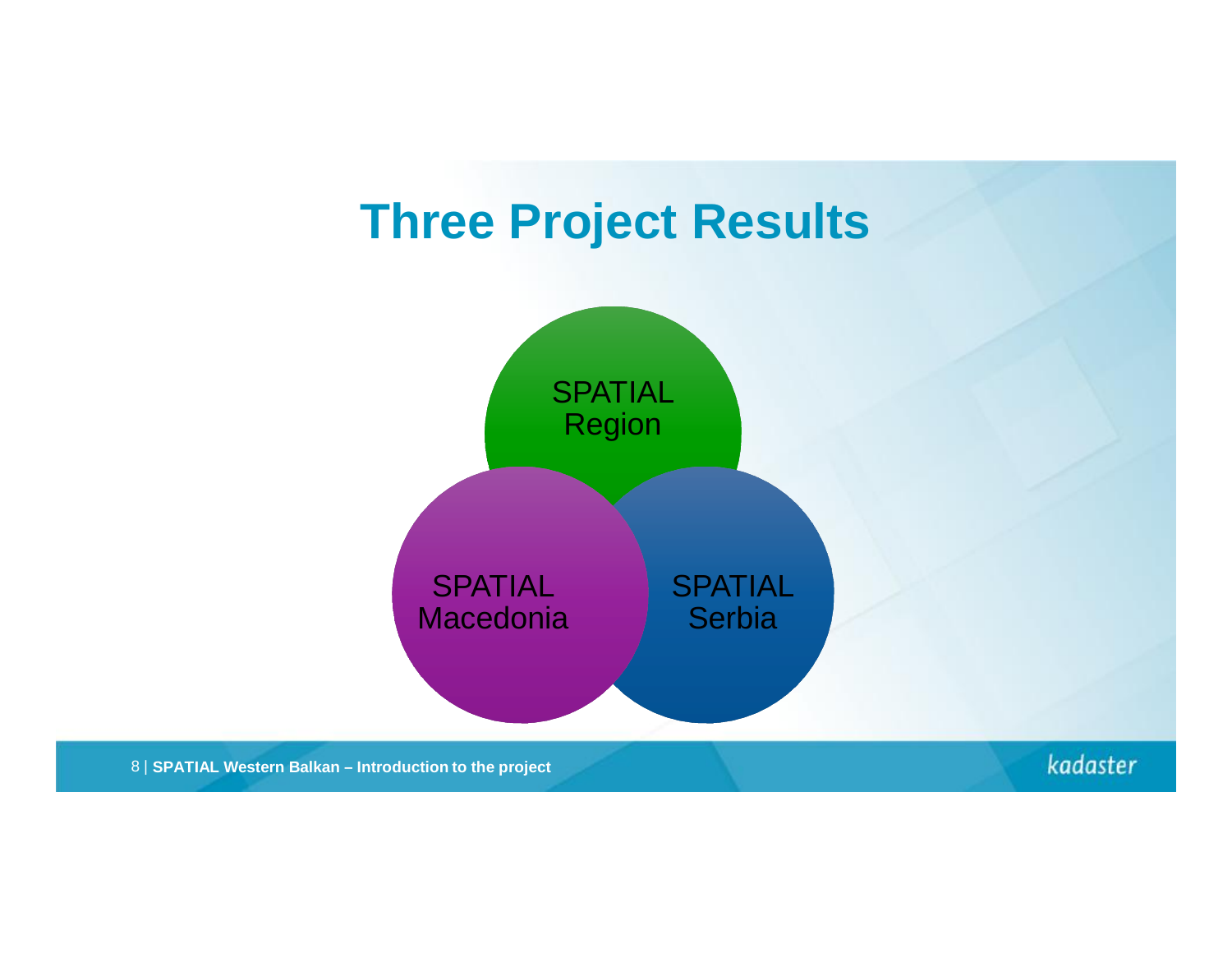#### **Outcomes and Output SPATIAL Macedonia**

- Increased production and delivery of datasets for the national geoportal in Macedonia.
- Increased professional use of datasets and services through the national geoportal in Macedonia.
- Developed roadmap for completing the Address Register in Macedonia.
- Stronger institutional structure and management.
- Strengthened institutional and organisational capacity on the role as service provider.
- Increased professional use of geospatial information for property transaction and valuation.
- Increased understanding of the concepts of open data.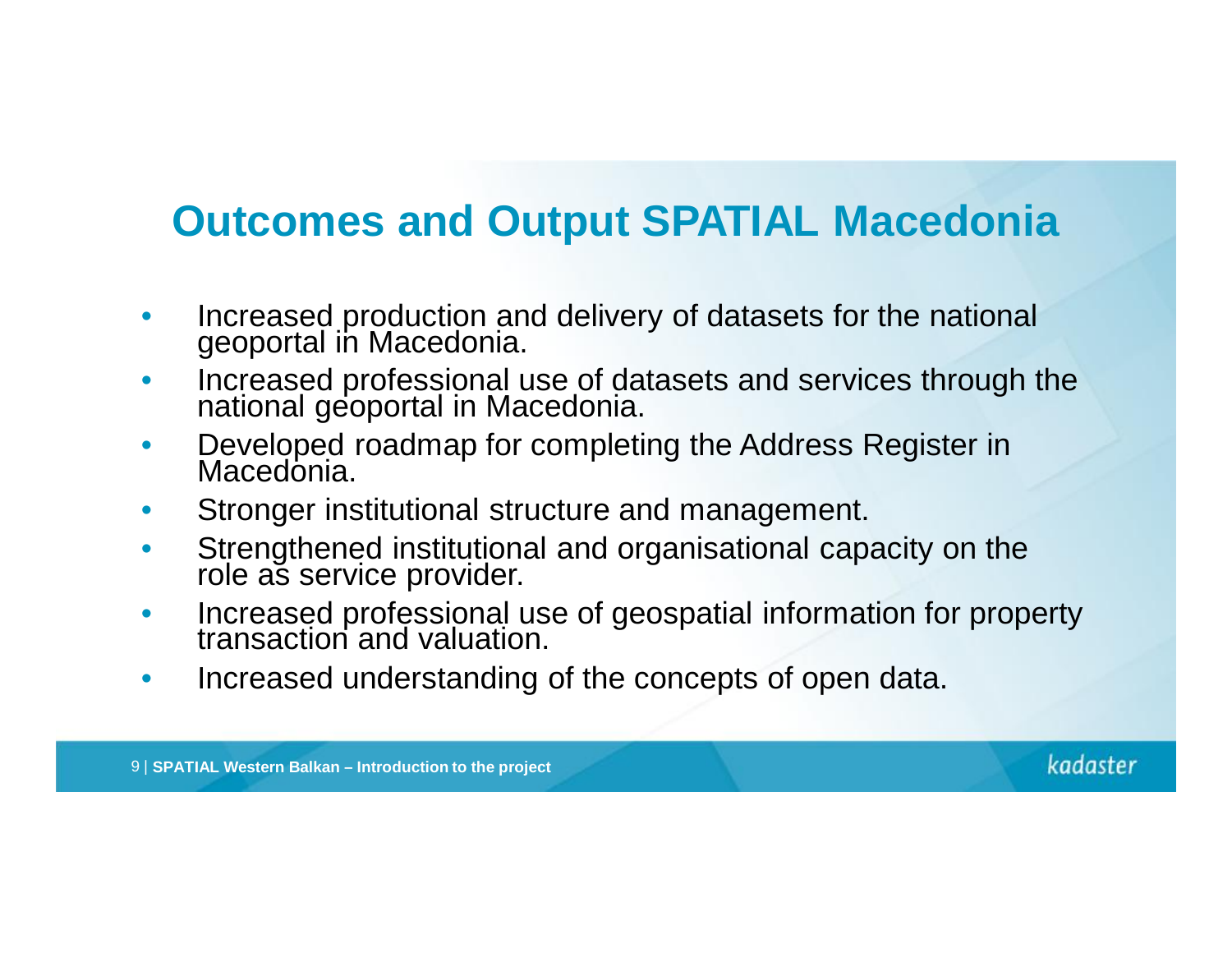# **Deliverables SPATIAL Macedonia**

- Inception Report including detailed work plan.
- Mission reports of the missions.
- Report of the workshops including recommendations for the project and long term strategy plans of AREC.
- Report with recommendations for the Address Registry.
- Pictures & presentations of the activities.
- Press & media attention.

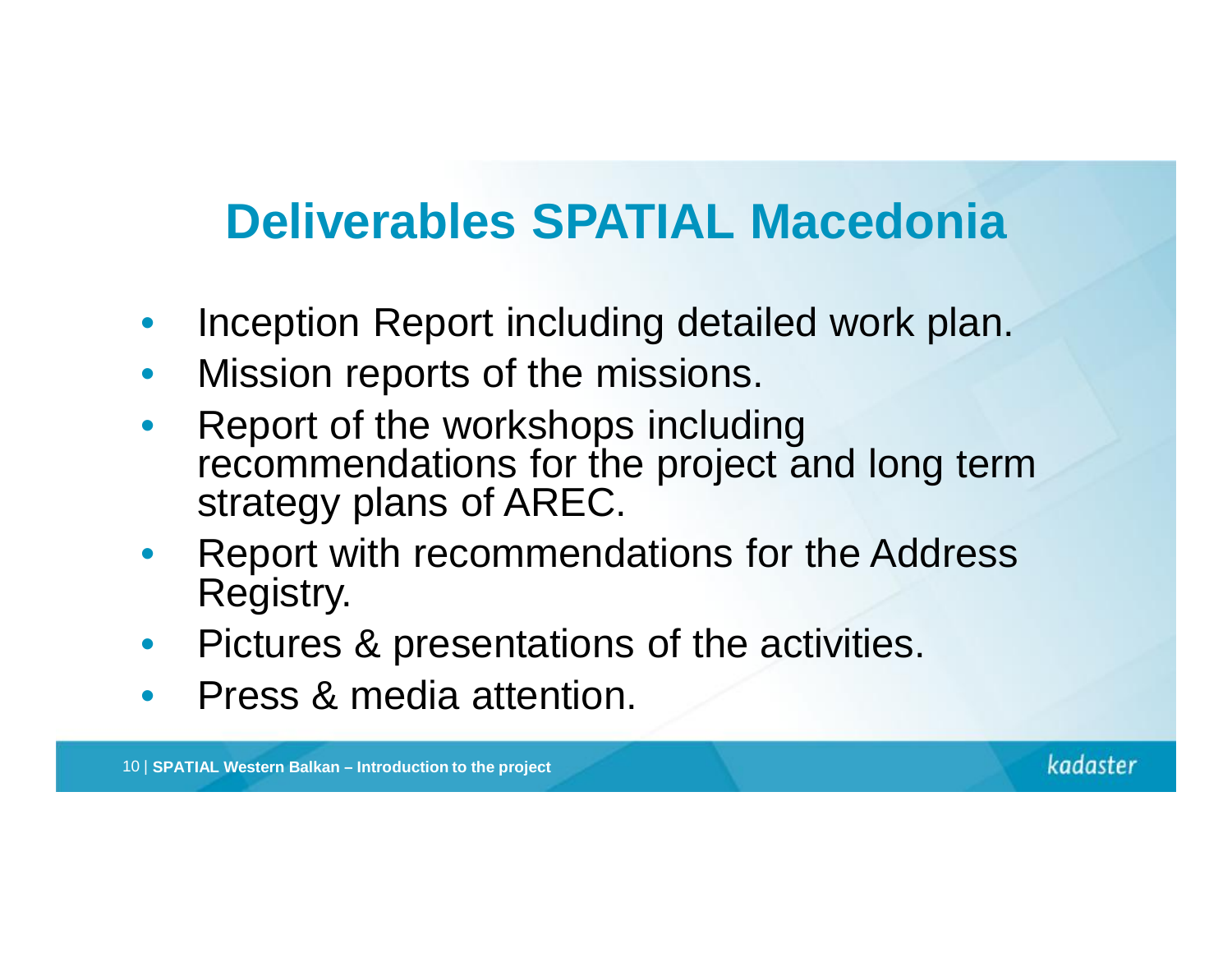### **Activities SPATIAL Macedonia**

#### Activity 1.1:

• **Inception mission** to deliver a detailed work plan for result 1.

#### Activity 1.2:

• 'Capacity building **NSDI** Stakeholders'. Mobilise stakeholders by increasing of knowledge for the production and delivery of metadata and services for the **Macedonian** geoportal.

#### Activity 1.3:

• Technical Assistance for establishment and implementation of the **Address Registry** for Macedonia.

#### Activity 1.4:

• Strengthening **institutional and organisational capacity** by exchanging experiences and to develop capacity.

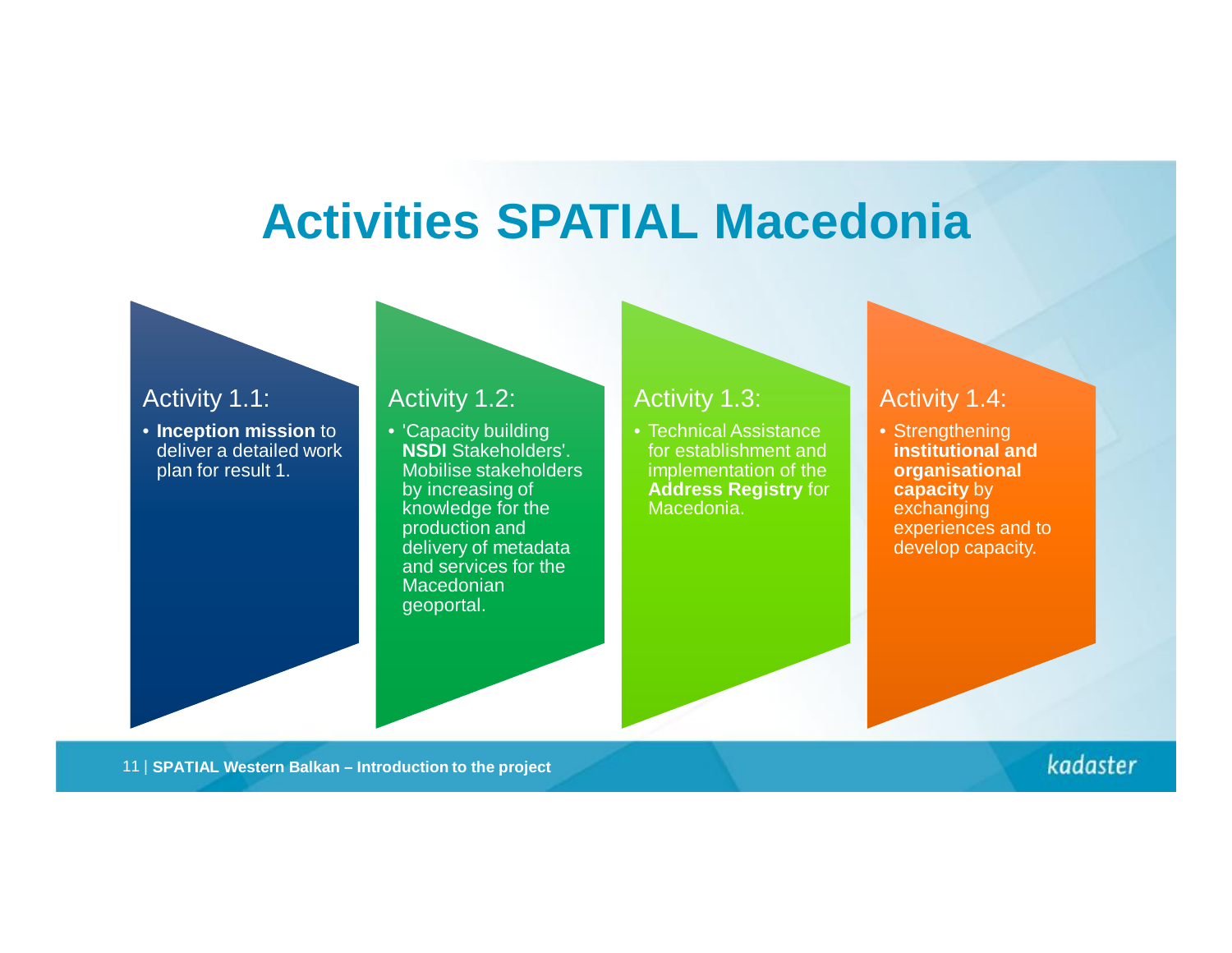# **Activities SPATIAL Macedonia**

Activity 1.1: **Inception mission** to deliver a detailed work plan for result 1.

Activity 1.2: 'Capacity building **NSDI** Stakeholders'. Mobilise stakeholders by increasing of knowledge for the production and delivery of metadata and services for the Macedonian geoportal with:

- Regional workshops;
- National training events;
- Technical assistance.

Activity 1.3: Technical Assistance for establishment and implementation of the **Address Registry** for Macedonia with:

- Regional workshops on Address Registry;
- Report on the actual situation with recommendation on the process of establishment and implementation of the Address register according to the INSPIRE technical specification for addresses
- Technical Assistance for Address Registry pilot

Activity 1.4: Strengthening **institutional and organisational capacity** by exchanging experiences and to develop capacity on:

- The organisation structure and management, including centralisation and self-financing structure
- To become a more service oriented institution
- Calculation and recording of the value of land property (mass valuation)
- The concept and the pre-conditions for Open Data

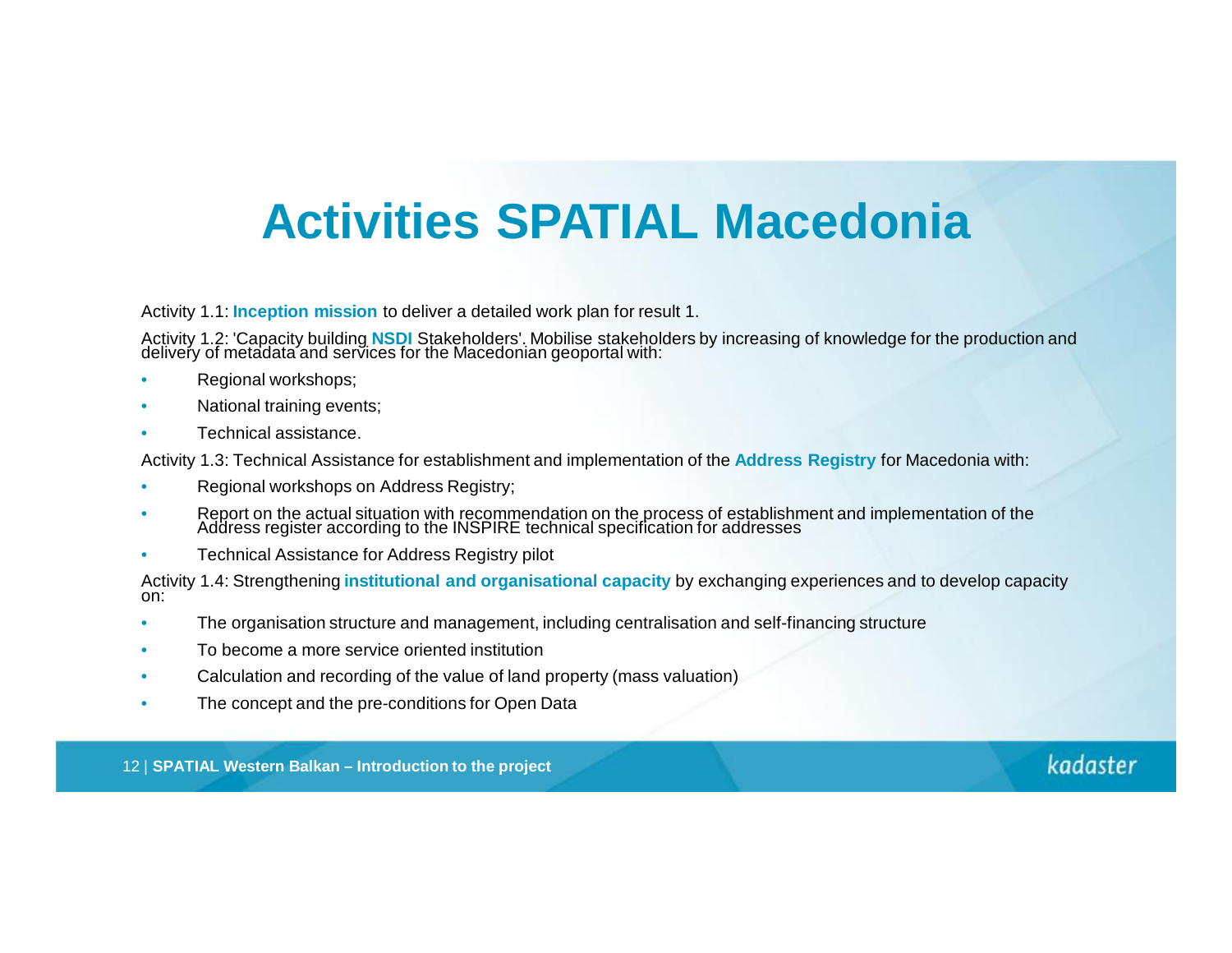# **Planning SPATIAL - Macedonia**

|                                                                                                                             | January - June<br>2017 | July - December<br>2017                 | January - June<br>2018 | July - December<br>2018 | <b>Total visits</b>                                   |
|-----------------------------------------------------------------------------------------------------------------------------|------------------------|-----------------------------------------|------------------------|-------------------------|-------------------------------------------------------|
| Activity 1.1                                                                                                                | $+ +$                  |                                         |                        |                         | 2 visits (short)                                      |
| Activity 1.2                                                                                                                | $+ +$                  | $\boldsymbol{+}\boldsymbol{+}$<br>╈┿╈┿╈ | $+ +$<br>****          | $\rightarrow$           | 7 visits<br>8 short visits<br>regional<br>experts     |
| Activity 1.3                                                                                                                | $\rightarrow$          | $\bigstar$                              | $\rightarrow$          | $\rightarrow$           | 5 visits                                              |
| Activity 1.4                                                                                                                | $\rightarrow$          | $\div$                                  | $+ +$                  | $\rightarrow$           | 5 visits                                              |
| $\div = \frac{1}{2}$ week<br>$\rightarrow$ = 1 week<br>$\rightarrow$ = Project manager<br>= Regional experts Western Balkan |                        |                                         |                        |                         | 19 visits $+8$<br>short visits<br>regional<br>experts |

13 | **SPATIAL Western Balkan – Introduction to the project**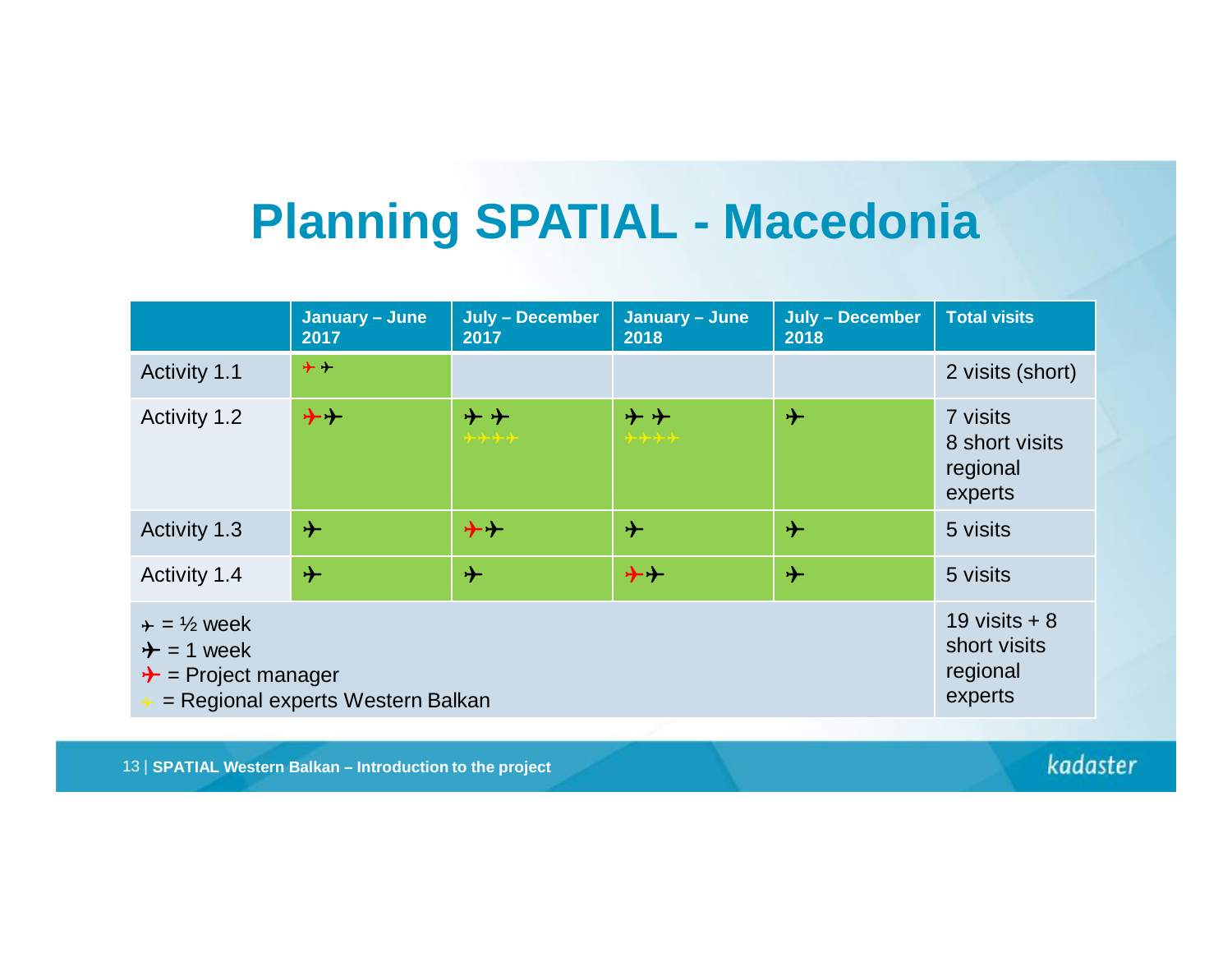#### **Proposed Experts – SPATIAL Macedonia**

- Project manager: Haico van der Vegt
- NSDI expert: Dorus Kruse, Jandirk Bulens, Jeroen Hogeboom
- Address Registry expert: Janette Storm
- Institutional Experts
	- Organisation structure: Hendrik Westerbeek
	- Service oriented organisation: Martin Salzmann
	- Mass Valuation: ... (link SPATIAL Serbia)
	- Open Data: Dick Eertink